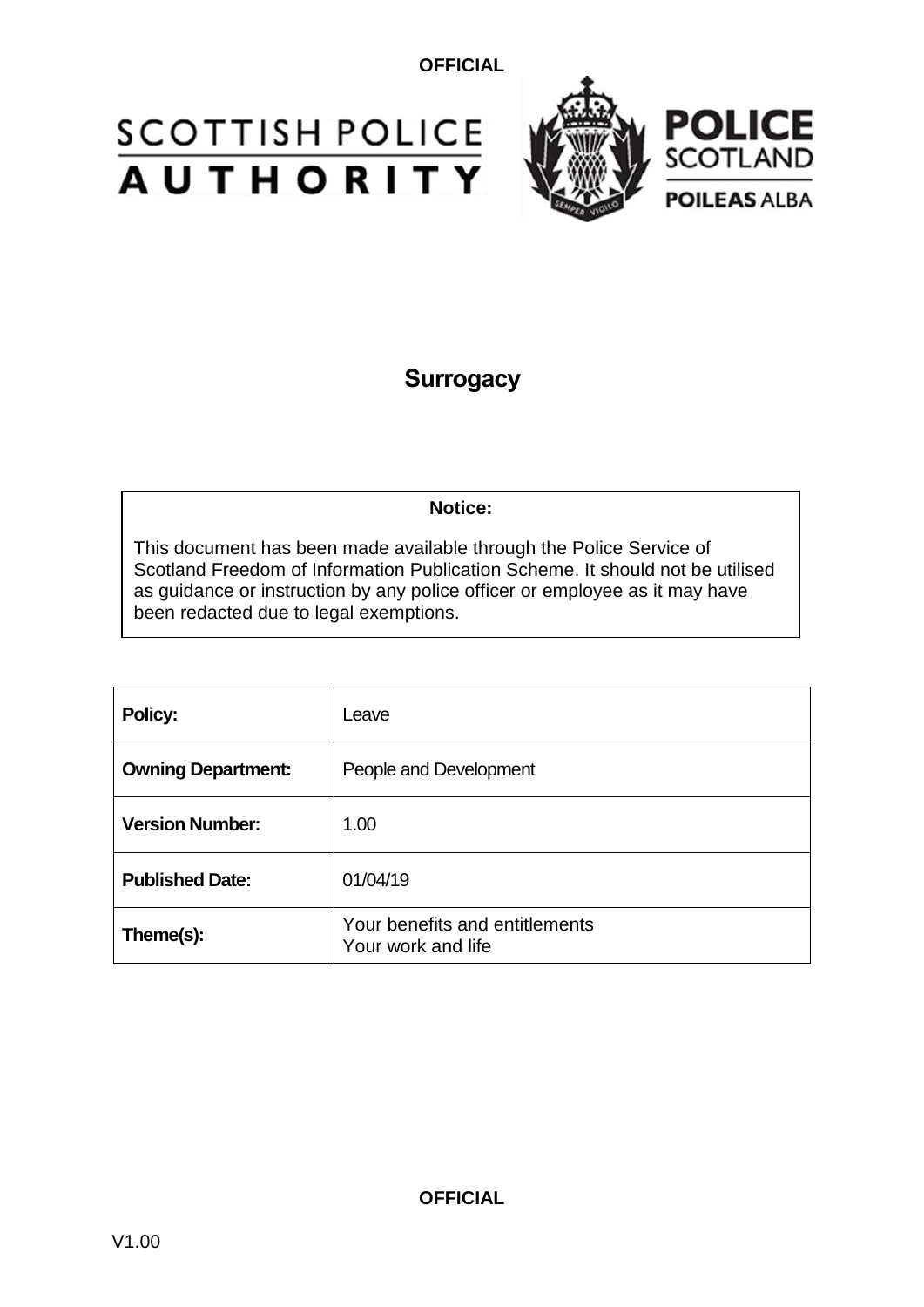### **Compliance Record**

| <b>Equality Impact Assessment: Date Completed/Reviewed:</b> | 18/10/18 |
|-------------------------------------------------------------|----------|
| <b>Information Management Compliant:</b>                    | Yes      |
| <b>Health and Safety Compliant:</b>                         | Yes      |
| <b>Publication Scheme Compliant:</b>                        | Yes      |

### **Version Control Table**

| <b>Version</b> | <b>History of Amendments</b>    | <b>Date</b> |
|----------------|---------------------------------|-------------|
| 1.00           | <b>Initial Approved Version</b> | 01/04/19    |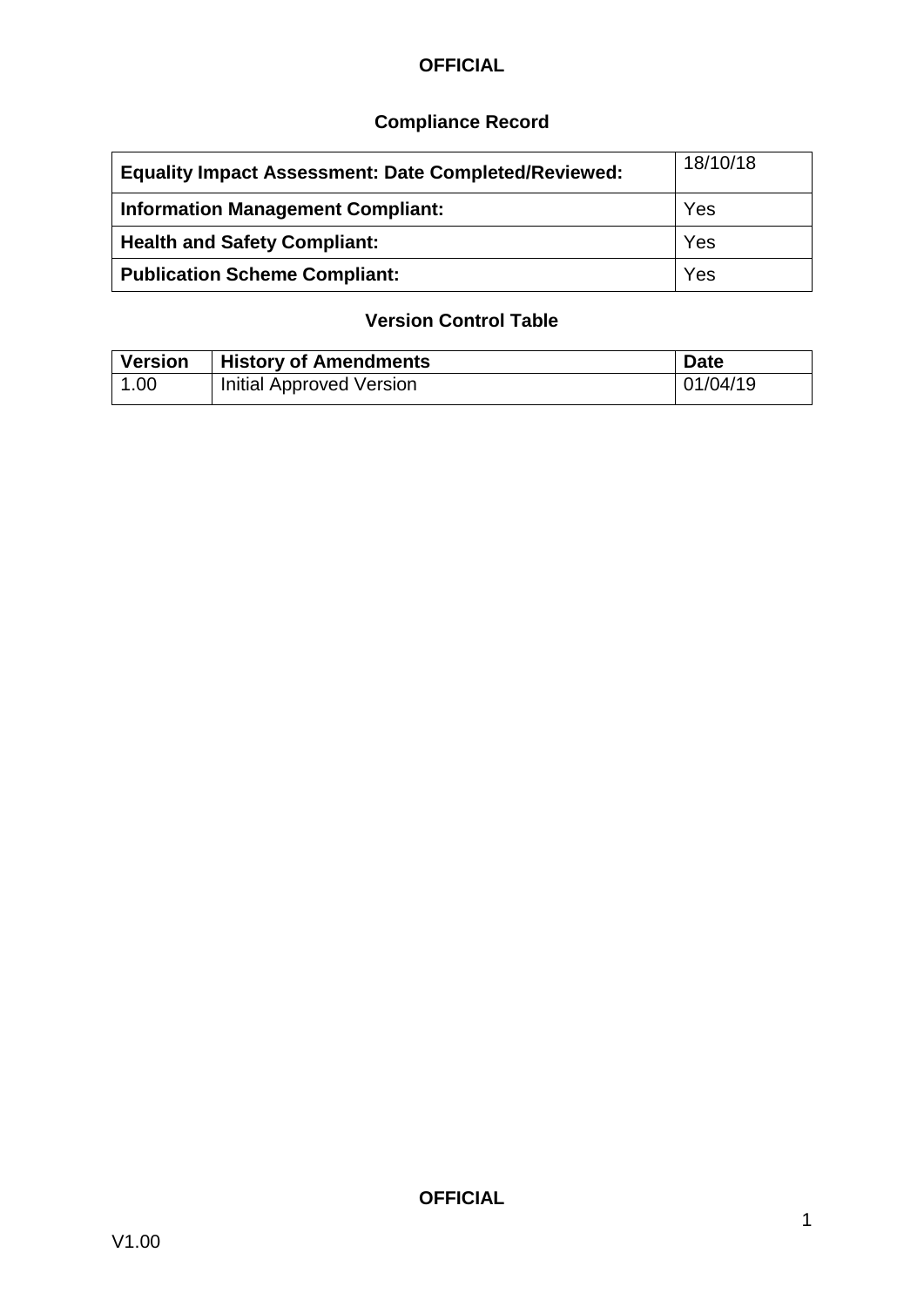### Contents

# Appendices

| Appendix A | Process Map |
|------------|-------------|
|------------|-------------|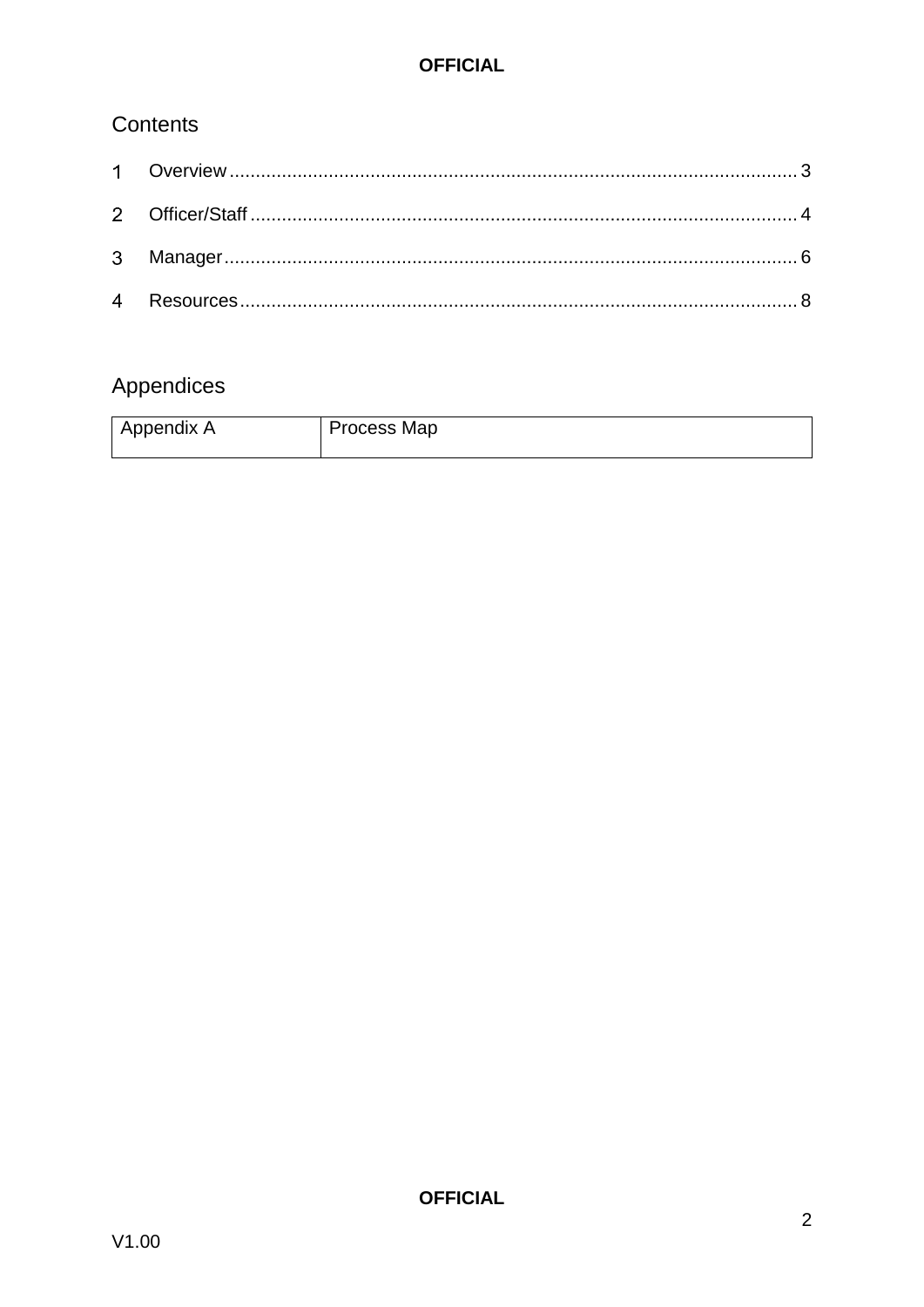#### <span id="page-3-0"></span> $\mathbf 1$ **Overview**

#### **1.1 What is this about?**

1.1.1 People may seek a surrogacy arrangement for a variety of reasons including when pregnancy is medically impossible, when pregnancy risks present an unacceptable danger to the mother's health or when a same sex couple want to have a child. The information here explains the support available to those having a baby or starting a family through a surrogacy arrangement.

#### **1.2 Who is this for?**

1.2.1 This is for all officers, authority/police staff and managers.

#### **1.3 Key information**

- Surrogacy is when another woman carries and gives birth to a baby for the intended parents.
- Traditional or straight surrogacy uses the eggs of the surrogate (birth) mother and the sperm of the intended father. The baby is biologically related to the intended father and the surrogate mother.
- Gestational or host surrogacy uses the egg of the intended mother and the sperm of the intended father or donor sperm. A baby conceived by this method has no biological connection to the surrogate mother.
- The birth (surrogate) mother has the same rights as any other pregnant worker.
- Parental responsibility can be transferred by either a parental or adoption order.
- A parental order can be applied for if the intended parents are genetically related to the baby.
- Where the intended parents are not genetically related to the baby an adoption order must be applied for, through a registered adoption agency.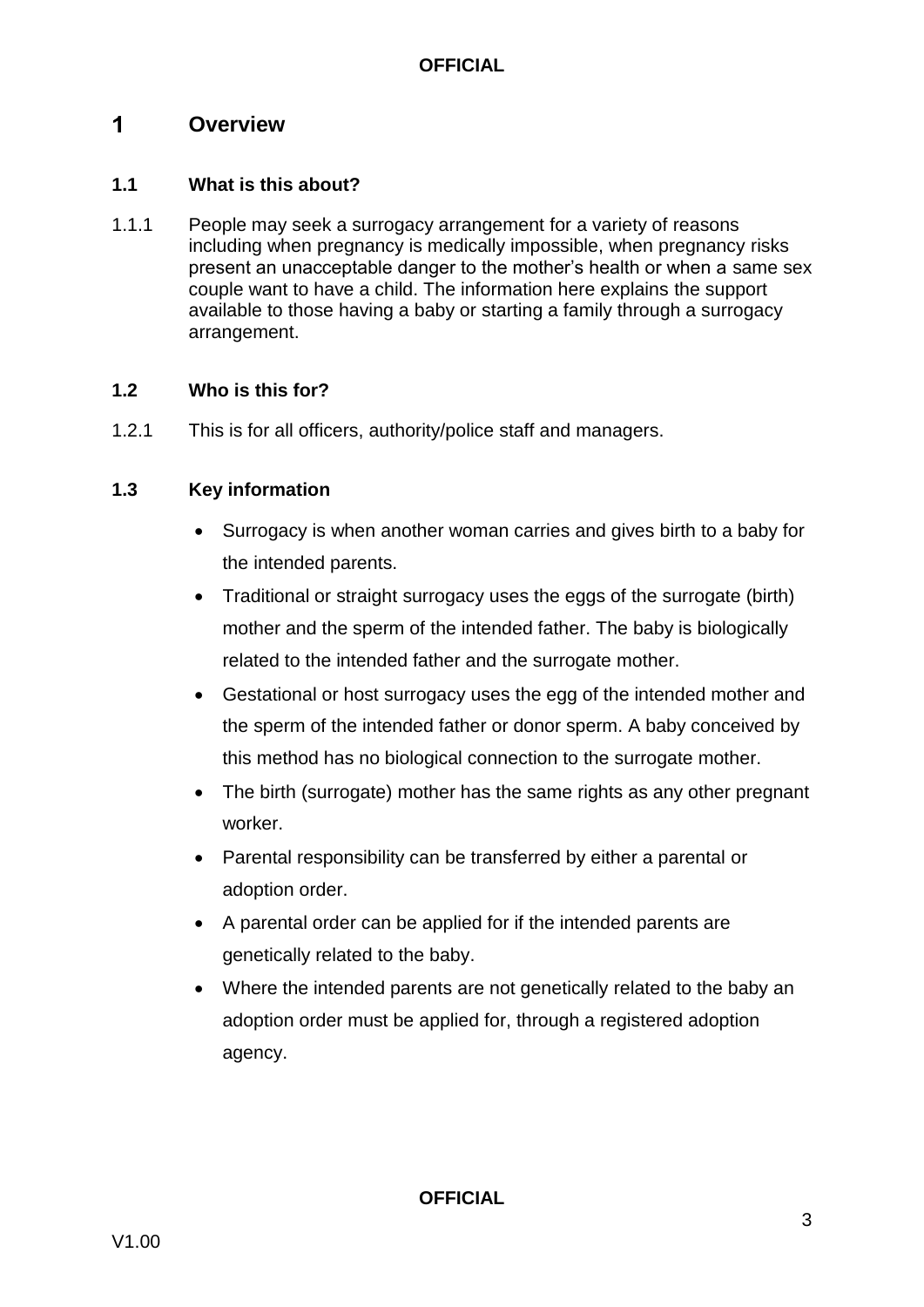#### <span id="page-4-0"></span> $\overline{2}$ **Officer/Staff**

#### **2.1 What you need to do:**

- Let your manager know if you need any support in the workplace.
- Let us know about any time off you need for appointments.
- Tell us when you want your leave (and pay) to start and end.

#### **2.2 Birth (surrogate) mother**

- 2.2.1 If you are the birth mother in a legal surrogacy arrangement you have the same rights as any other pregnant worker. Signing a parental or adoption order after the birth has no impact on your rights.
- 2.2.2 Let your manager know if you need any adjustments or support in the workplace.
- 2.2.3 Please refer to the Pregnancy and Maternity procedure for further information.

#### **2.3 Intended parents**

- 2.3.1 The intended parents can apply for either a parental or adoption order.
- 2.3.2 If you are genetically related to the baby you can apply for a parental order six weeks after the baby is born. This must be done before the baby is six months old.
- 2.3.3 If you or your partner are not genetically related to the baby you would have to apply for an adoption order, through a registered adoption agency, to become the legal parents.
- 2.3.4 Let your manager know if you require any support or adjustments in the workplace.

#### **2.4 Antenatal appointments**

- 2.4.1 If you are going to apply for a parental order you have the right to unpaid time off to attend up to two antenatal appointments with the birth mother. Time off is capped at six and a half hours for each appointment for officers and capped at the number of hours for a standard working day for authority/police staff.
- 2.4.2 Remember you can use annual leave, flexi time or TOIL if available, rather than unpaid leave.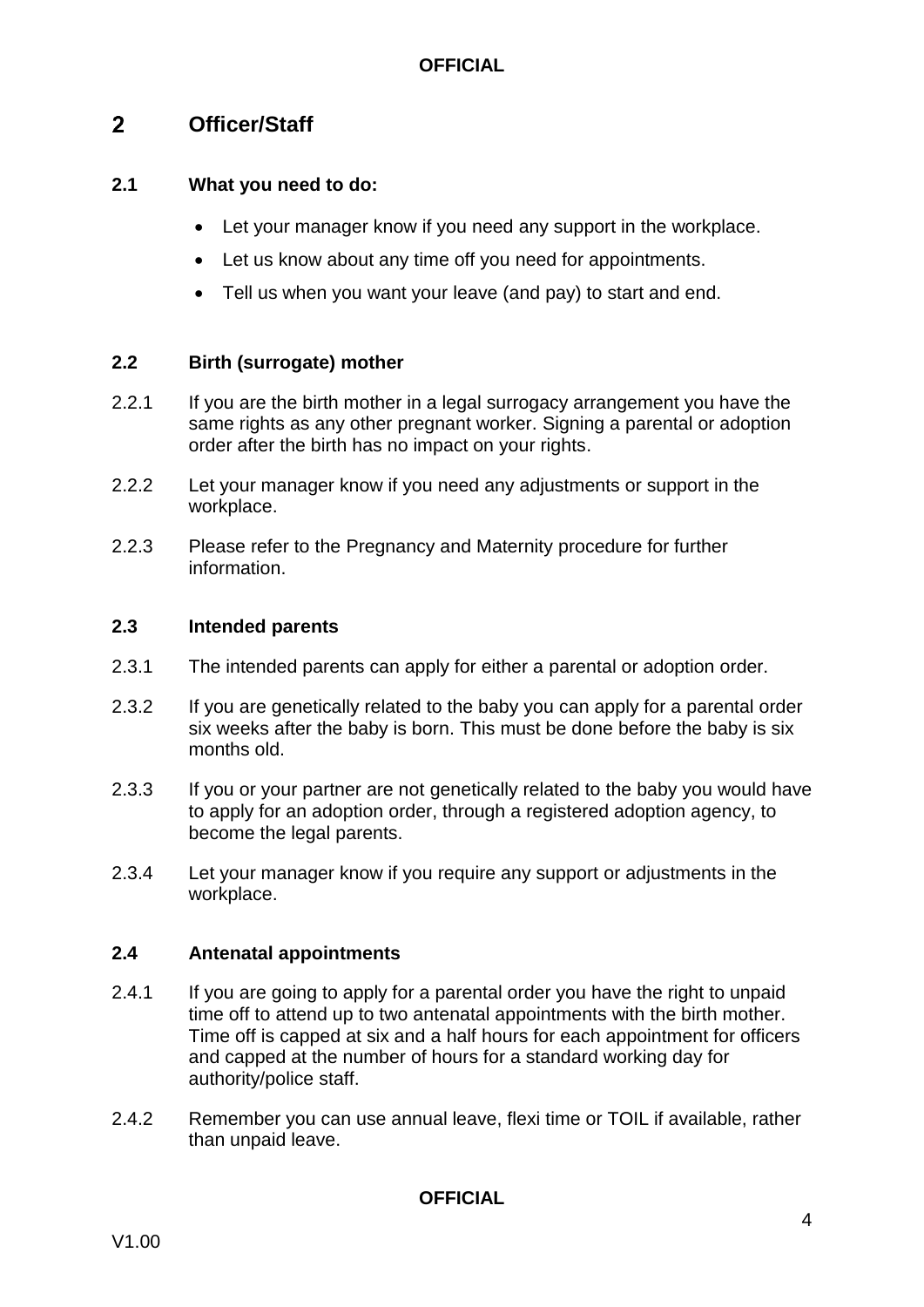2.4.3 Let your manager know about any time off you need for antenatal appointments.

#### **2.5 Adoption leave and pay**

- 2.5.1 Adoption leave (and pay, if eligible) is available if you become the legal parents following an application for adoption or parental order. Further information is available in the Adoption procedure.
- 2.5.2 If the full entitlement to adoption leave and statutory pay has not been used, it may be possible to transfer the balance as Shared Parental Leave, to a spouse, partner or the biological father of the baby.

#### **2.6 Adoption/maternity support leave and pay**

2.6.1 If you are the biological father of the baby, spouse/partner or nominated carer of the mother, maternity support leave and pay is available, if you are eligible. Further information is available in the Adoption/Maternity Support procedure.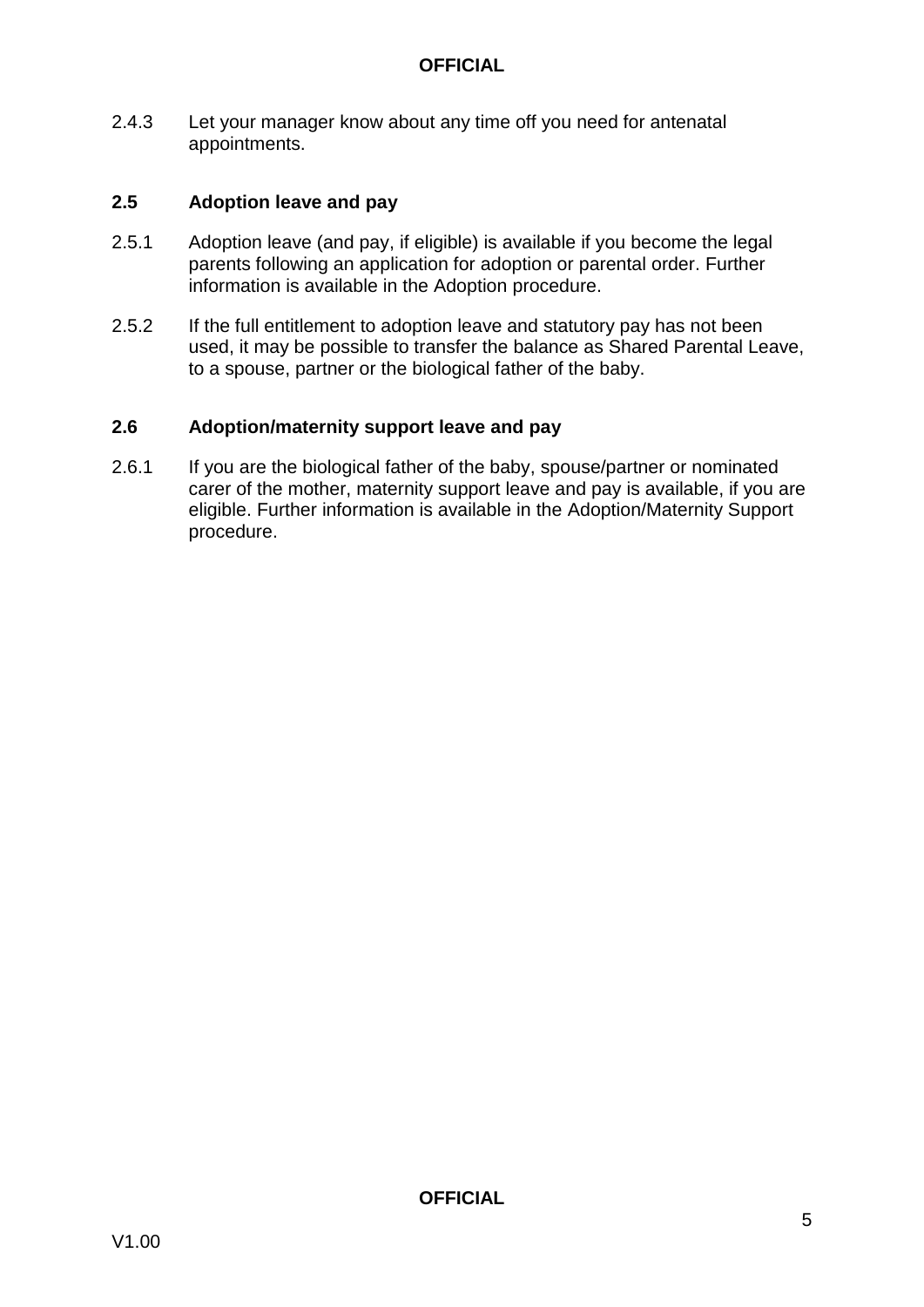#### <span id="page-6-0"></span> $3<sup>1</sup>$ **Manager**

#### **3.1 What you need to do:**

- Talk over any requests for support with the team member.
- Arrange a suitable time to complete a risk assessment (for birth mother).
- Take a note of antenatal appointments and make sure the team member is able to be released from duty.

#### **3.2 Support**

- 3.2.1 When the team member tells you that they are having a baby through a surrogacy arrangement you should talk over any support they may need.
- 3.2.2 The support you can offer could be as simple as just listening to any concerns they have or talking over what type of leave they are entitled to.

#### **3.3 Risk assessments**

- 3.3.1 If the team member is the birth (surrogate) mother you should refer to the New or Expectant Mother – Risk Assessment Guidance to help identify some of the hazards and control measures that might need to be considered.
- 3.3.2 Ask the team member if they know of any potential risks that you need to consider as part of the assessment. This could be advice or information provided by a doctor or consultant.
- 3.3.3 You should complete the New and Expectant Mother Risk Assessment and update it with any pregnancy related risks.
- 3.3.4 If you identify health risks that cannot be reduced to a reasonable level, you might have to consider altering the role, working conditions or hours, or find a suitable alternative role.
- 3.3.5 Talk over and agree any proposed adjustments with the team member.
- 3.3.6 You need to review the assessment if there is new information to consider or where the previous assessment is no longer relevant.

#### **3.4 Time off for appointments**

3.4.1 If the team member is the birth (surrogate) mother they may not have control over the times of their appointments. You should however,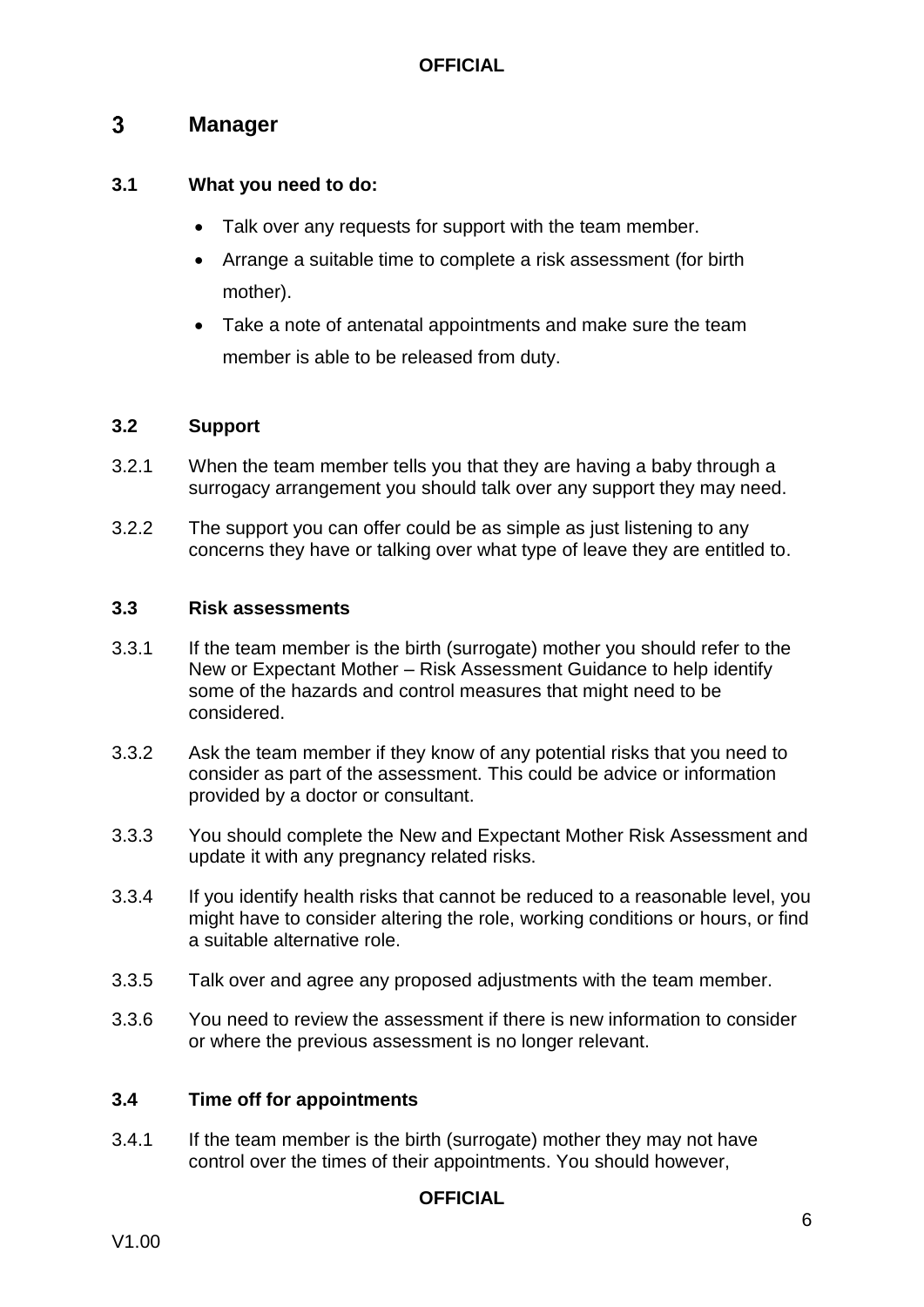encourage them to arrange appointments outside their normal working hours or at the beginning or end of the working day, where possible.

3.4.2 You need to take into account requests for time off and make sure the team member can be released from duty to attend appointments. After they have attended the first appointment, you can ask them to give you details of any further scheduled meetings. This will help you plan for any time off that is needed.

#### **3.5 Intended parents**

- 3.5.1 If the team member is going to apply for a parental order, they have the right to unpaid time off to attend up to two antenatal appointments with the birth mother. Time off is capped at six and a half hours for each appointment for officers and capped at the number of hours for a standard working day for authority/police staff.
- 3.5.2 When the time off is unpaid you should remind them they may want to consider using annual leave, flexi time or TOIL, if available.
- 3.5.3 You need to make sure the team member can be released from duty to attend appointments.
- 3.5.4 You should record any time off on SCoPE in the duty roster.

#### **3.6 Leave and pay**

3.6.1 There may be an entitlement to leave and pay depending on whether the team member applies for a parental or adoption order. Further information can be found in the Adoption procedure or the Adoption/Maternity Support procedure.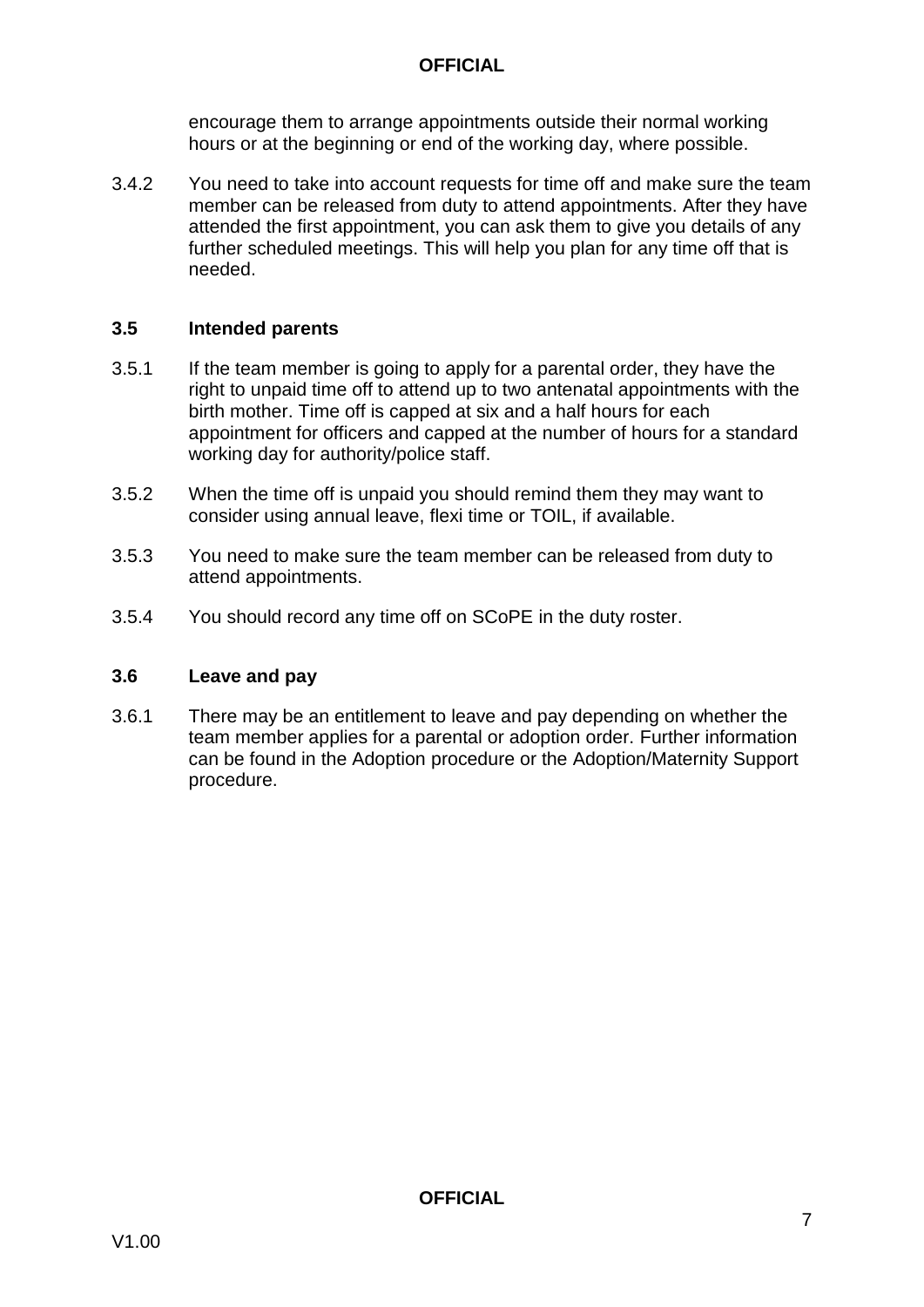#### <span id="page-8-0"></span> $\overline{4}$ **Resources**

#### **Related Procedures**

- Adoption
- Adoption/Maternity Support
- Fertility Treatment
- Pregnancy and Maternity
- Shared Parental Leave

#### **Useful Links**

• Fathers Network